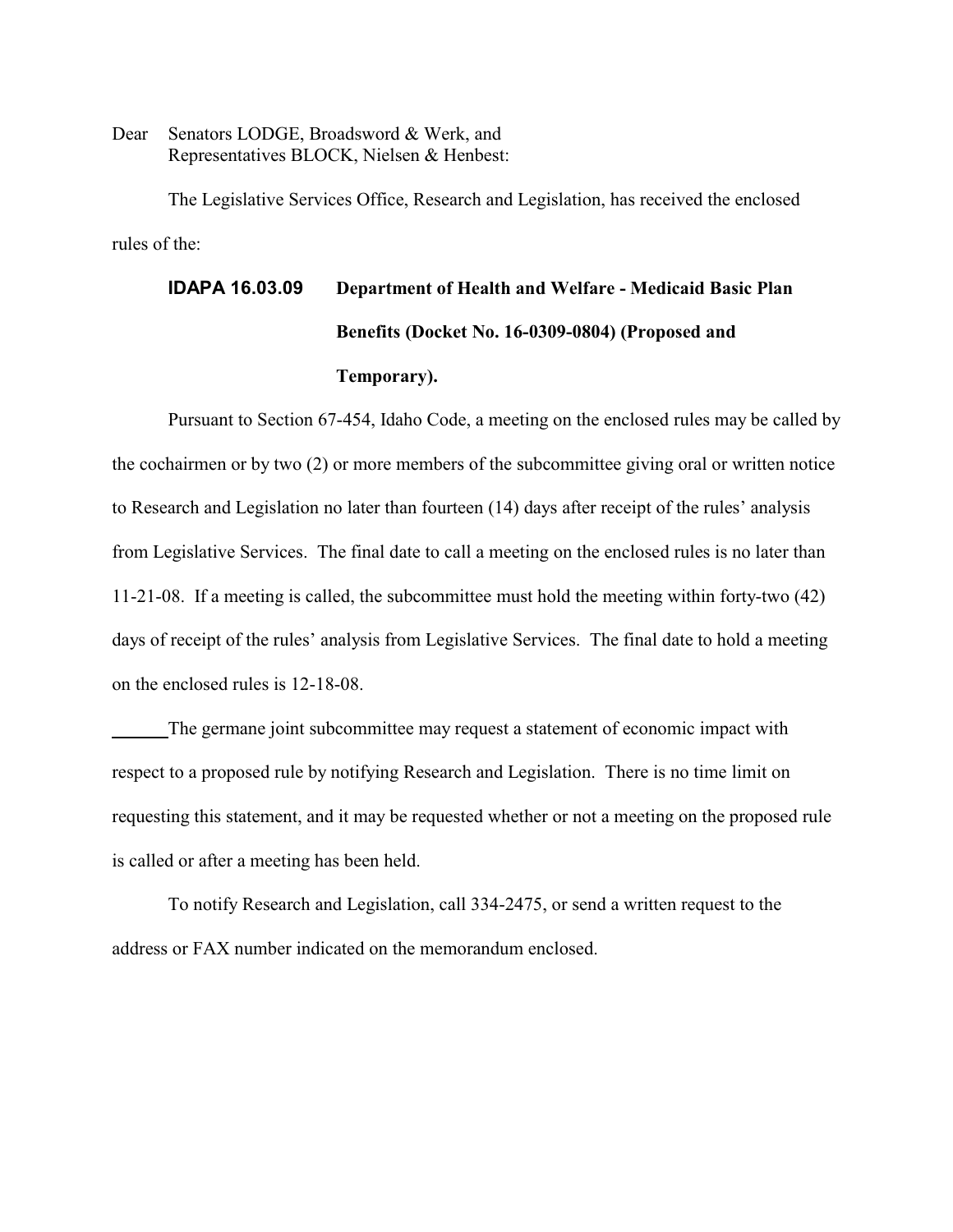### **MEMORANDUM**

| TO:             | Rules Review Subcommittee of the Senate Health & Welfare Committee and the<br>House Health & Welfare Committee                          |
|-----------------|-----------------------------------------------------------------------------------------------------------------------------------------|
| <b>FROM:</b>    | Research & Legislation Staff - Paige Alan Parker                                                                                        |
| DATE:           | November 3, 2008                                                                                                                        |
| <b>SUBJECT:</b> | Department of Health and Welfare - IDAPA 16.03.09 - Medicaid Basic Plan<br>Benefits (Docket No. 16-0309-0804) (Proposed and Temporary). |

By this Proposed and Temporary Rule docket, the Department of Health and Welfare amends IDAPA 16.03.09 (Docket No. 16-0309-0804)(hereinafter "temporary and proposed rule"). The Governor's justification for the temporary rule is to meet deadlines in federal regulation. [No federal regulation has been cited by the Department.] The temporary rule became effective on October 1, 2008.

The Department states that the temporary and proposed rule complies with 42 USC section 1396b(I) which, according to the Department, requires all handwritten and computer generated printed prescriptions for fee-for-service Medicaid patients to be fully tamper-resistant as of October 1, 2008. The Department states that at least one industry recognized feature from each of three categories of tamper resistance is required for all handwritten and computer generated printed prescriptions.

According to the Department, the temporary and proposed rule is authorized pursuant to sections 56-202(b), 56-203(g), 56-203(I) and 56-250 through 56-257, Idaho Code, and the U.S. Troop Readiness, Veterans' Care, Katrina Recovery and Iraq Accountability Appropriations Act of 2007, section 70029(b), P.L. 110-28 [should be section 7002(b)] and P.L. 110-90.

Section 56-202(b), Idaho Code, provides the Department with general and broad rule making authority. Sections 56-203(g) and (I), Idaho Code, provides the Department with the power to define persons entitled to medical assistance in such terms as will meet requirements for federal participation in medical assistance payments and to determine the amount, duration and scope of care and services to be purchased as medical assistance on behalf of needy eligible individuals. Sections 56-250 through 56-257, Idaho Code, are part of the Idaho Medicaid Simplification Act, adopted by the Legislature in 2006. Pursuant to section 56-253(8), Idaho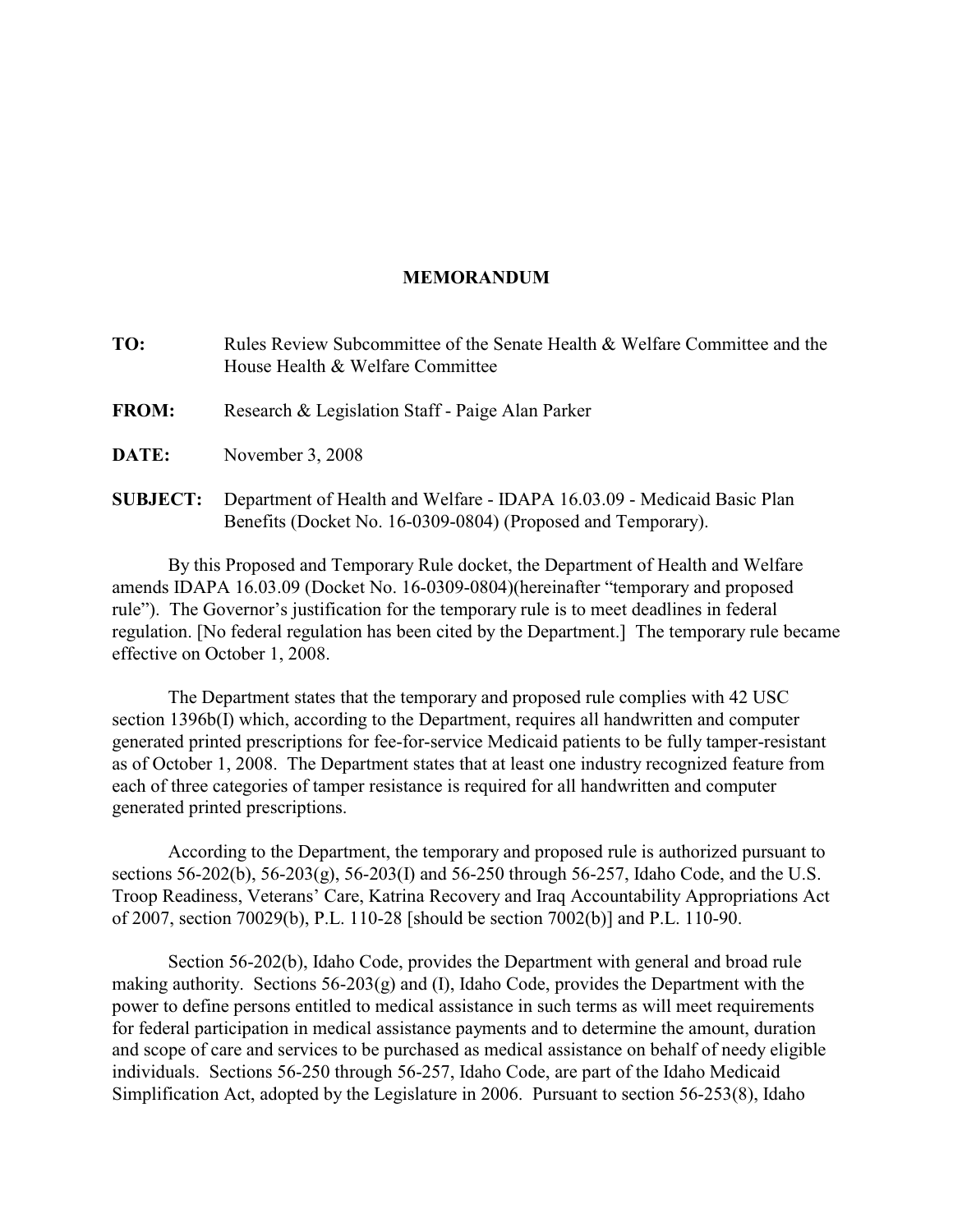Code, the Department's Director is given the authority to promulgate rules consistent with the Act.

No copy of the cited federal law has been provided to the Legislative Services Office as required by section 67-5223(1), Idaho Code. Cited P.L. 110-90 could not be found. Section 7002(b) of P.L. 110-28 states:

(b) Requirement for Use of Tamper-Resistant Prescription Pads Under the Medicaid

Program.--

 (1) In general.--Section 1903(I) of the Social Security Act (42 U.S.C. 1396b(I)) is amended–

(A) by striking "or" at the end of paragraph  $(21)$ ;

(B) by striking the period at the end of paragraph (22) and inserting "; or"; and

© by inserting after paragraph (22) the following new paragraph:

"(23) with respect to amounts expended for medical assistance for covered outpatient drugs (as defined in section  $1927(k)(2)$ ) for which the prescription was executed in written (and non-electronic) form unless the prescription was executed on a tamper-resistant pad."

(2) Effective date.--The amendments made by paragraph (1) shall apply to prescriptions executed after September 30, 2007.

The citation to public laws should be discouraged since they public laws are not accessible or readable. Far better would be to cite to the United States Code where the public laws are codified. Thus, 42 USC section 1396b(i)(23) states:

(i) Payment for organ transplants; item or service furnished by

excluded individual, entity, or physician; other restrictions Payment under the preceding provisions of this section shall not be made - . . .

> (23) with respect to amounts expended for medical assistance for covered outpatient drugs (as defined in section  $1927(k)(2)$ ) for which the prescription was executed in written (and non-electronic) form unless the prescription was executed on a tamper-resistant pad.

According to the Department, no fee or charge is imposed by the temporary and proposed rule and there is no anticipated impact to the general fund in excess of \$10,000. According to the Department, negotiated rulemaking was not conducted because the changes are necessary to comply with federal regulation. The Department states that a public hearing will be scheduled if requested in writing by 25 persons, a political subdivision or an agency not later than November 19, 2008. All written comments must be delivered to the Department on or before November 26, 2008.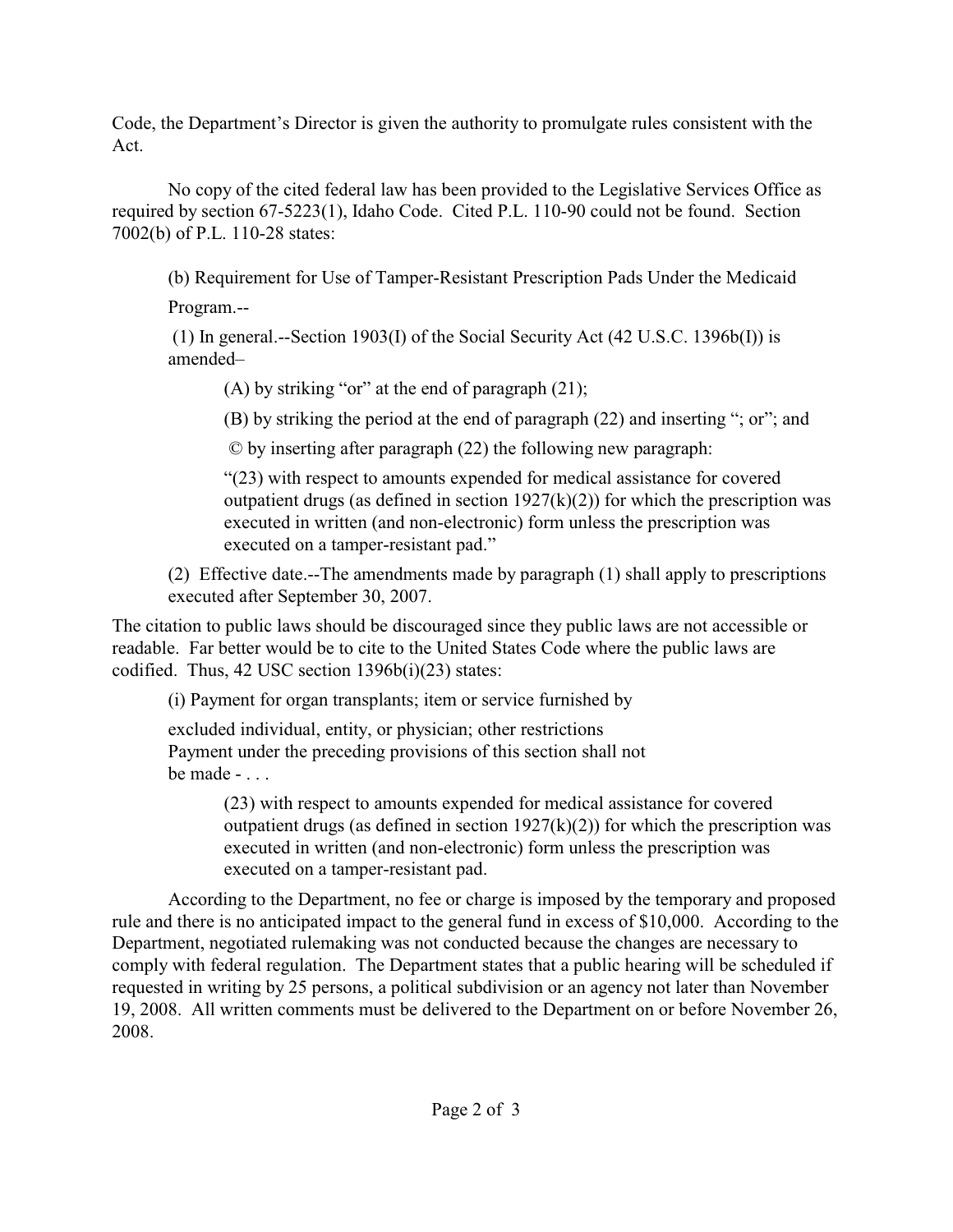# **ANALYSIS**

The temporary and proposed rule creates new section 661.02, "Tamper-Resistant Prescription Requirements," which requires any written, non-electronic prescription for a Medicaid participant be written on a tamper-resistant prescription form. Three features are outlined in the temporary and proposed rule: prevent unauthorized copying, prevent erasure or modification, and prevent the use of counterfeit prescription forms. The temporary and proposed rule appears to require the paper on which the prescription is written to have one or more of each of these industry-recognized features. However, the failure of the Department to place "and" between the second and third listed feature creates an ambiguity. Sections 661.02.a through c.

The temporary and proposed rule exempts electronically, verbally and faxed prescriptions communicated by the prescriber to the pharmacy. Also exempted are drugs provided in an inpatient hospital or nursing facility where the patient and family do not have direct access to the paper prescription. Section 661.03.

# **SUMMARY**

The Department's temporary and proposed rule appears to be authorized under sections 56-202(b), 56-203(g), and 56-257, Idaho Code.

cc: Tamara Prisock, Department of Health and Welfare - Administrative Procedures Section; and Jeanne Siroky.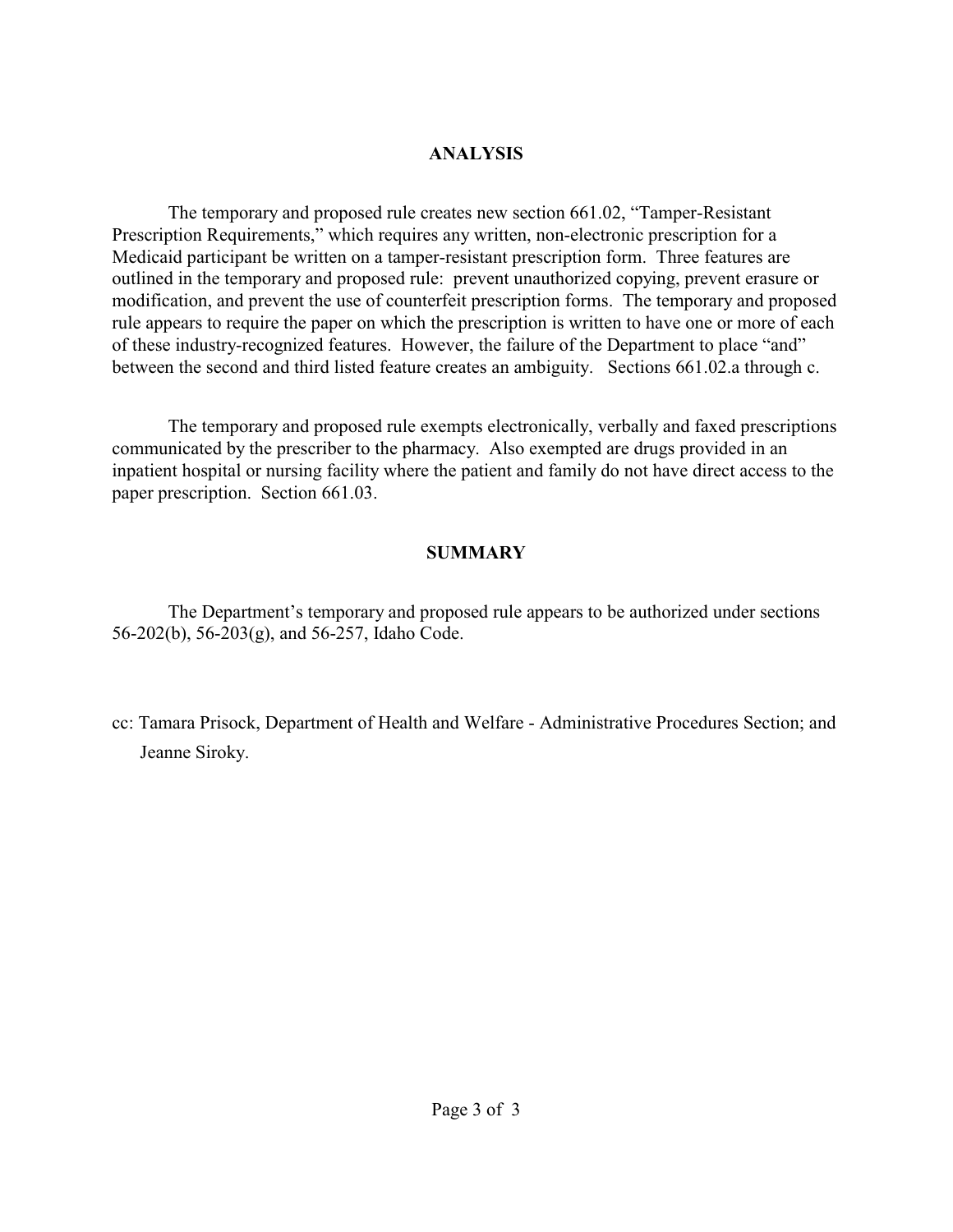# **IDAPA 16 - DEPARTMENT OF HEALTH AND WELFARE**

## **16.03.09 - MEDICAID BASIC PLAN BENEFITS**

#### **DOCKET NO. 16-0309-0804**

### **NOTICE OF RULEMAKING - TEMPORARY AND PROPOSED RULE**

**EFFECTIVE DATE:** The effective date of the temporary rule is October 1, 2008.

**AUTHORITY:** In compliance with Sections 67-5221(1) and 67-5226, Idaho Code, notice is hereby given that this agency has adopted a temporary rule, and proposed rulemaking procedures have been initiated. The action is authorized pursuant to Sections 56-202(b), 56-203(g), 56-203(i), 56-250 through 56-257, Idaho Code; and the "U.S. Troop Readiness, Veterans' Care, Katrina Recovery, and Iraq Accountability Appropriations Act of 2007," Section 70029(b), P.L. 110-28 and P.L. 110-90.

**PUBLIC HEARING SCHEDULE:** Public hearing(s) concerning this rulemaking will be scheduled if requested in writing by twenty-five (25) persons, a political subdivision, or an agency, not later than November 19, 2008.

The hearing site(s) will be accessible to persons with disabilities. Requests for accommodation must be made not later than five (5) days prior to the hearing, to the agency address below.

**DESCRIPTIVE SUMMARY:** The following is the required finding and concise statement of its supporting reasons for adopting a temporary rule and a nontechnical explanation of the substance and purpose of the proposed rulemaking:

As of October 1, 2008, all handwritten and computer generated printed prescriptions for fee-for-service Medicaid patients must be fully tamper resistant in compliance with federal implementation of an amendment to 42 USC 1396b(i).

Rules are being amended to require at least one industry recognized feature from each of the three categories of tamper resistance (characteristics that prevent unauthorized copying, erasure or modification of information, or the use of counterfeit prescription forms) for all handwritten and computer generated printed prescription for fee-forservice Medicaid patients. Prescriptions for Medicaid patients that are telephoned, faxed, or ePrescribed are exempt from these tamper resistance requirements.

**TEMPORARY RULE JUSTIFICATION:** Pursuant to Section 67-5220, Idaho Code, the Governor has found that temporary adoption of the rule is appropriate for the following reasons: This rulemaking is necessary to meet deadlines in federal regulation.

**FEE SUMMARY:** Pursuant to Section 67-5226(2), the Governor has found that the fee or charge being imposed or increased is justified and necessary to avoid immediate danger and the fee is described herein: N/A

**FISCAL IMPACT:** The following is a specific description, if applicable, of any fiscal impact on the state general fund greater than ten thousand dollars (\$10,000) during the fiscal year.

This rulemaking will have no anticipated fiscal impact to the state general fund.

**NEGOTIATED RULEMAKING:** Pursuant to IDAPA 67-5220, negotiated rulemaking was not conducted because this rule is being written to comply with federal regulations.

**ASSISTANCE ON TECHNICAL QUESTIONS, SUBMISSION OF WRITTEN COMMENTS:** For assistance on technical questions concerning the temporary and proposed rule, contact Jeanne Siroky at (208) 364-1897*.*

Anyone may submit written comments regarding the proposed rulemaking. All written comments must be directed to the undersigned and must be delivered on or before November 26, 2008.

DATED this 2nd day of October, 2008.